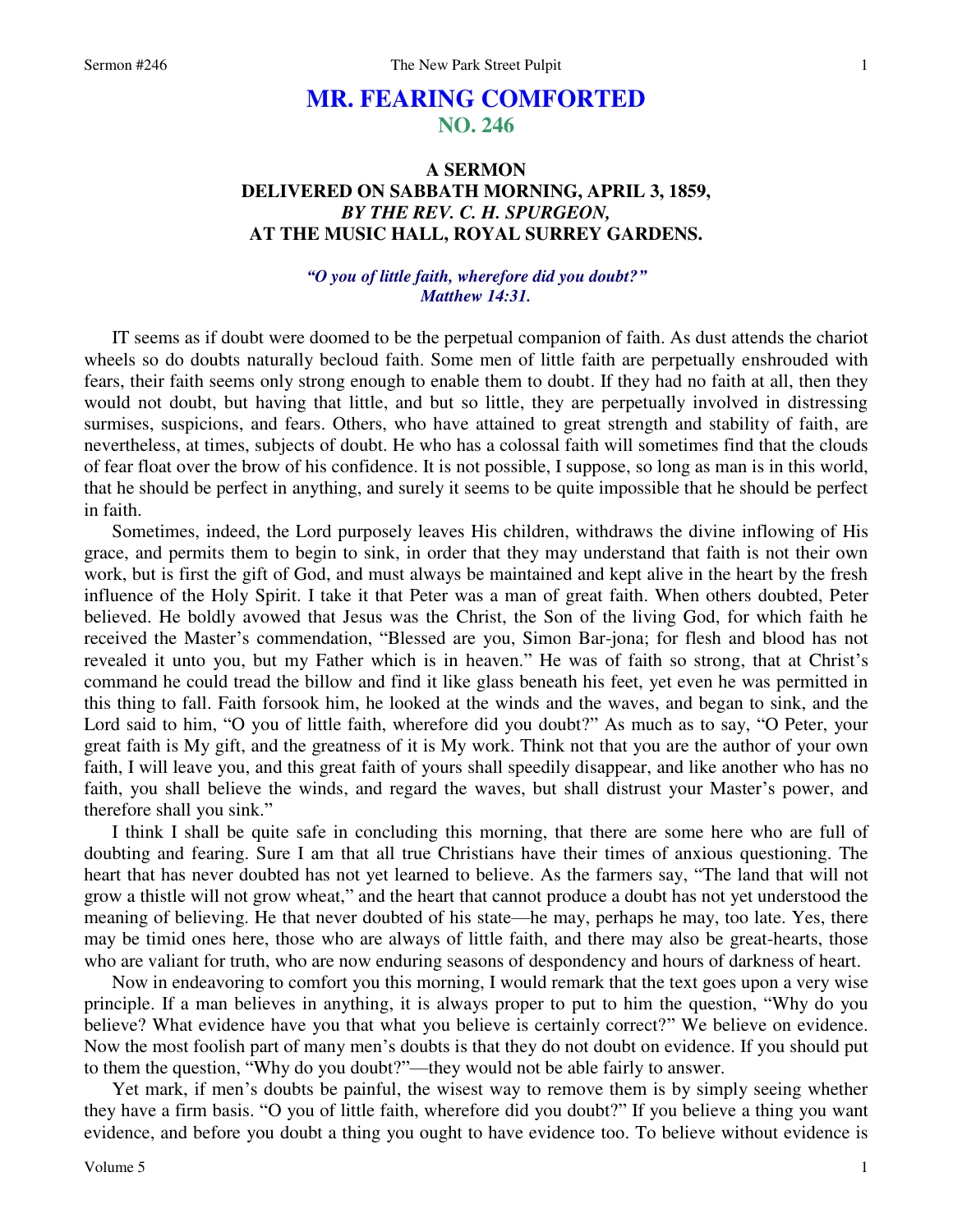to be credulous, and to doubt without evidence is to be foolish. We should have grounds for our doubts as well as a basis for our faith. The text, therefore, goes on a most excellent principle, and it deals with all doubting minds by asking them this question, "O you of little faith, wherefore did you doubt?"

I shall endeavor to exhort you on the same plan this morning. I shall divide my sermon into two parts. First, I shall address myself to those of you who are in great trouble with regard to *temporal circumstances,* you are God's people, but you are sorely tried, and you have begun to doubt. I shall then deal with you upon *spiritual matters*—there are some here, who are God's true, quickened, and living people, but they are doubting—to them also I shall put the same question, "O you of little faith, wherefore do you doubt?"

### **I.** First, then, in TEMPORAL CIRCUMSTANCES.

God has not made for His people a smooth path to heaven. Before they are crowned they must fight, before they can enter the celestial city, they must fulfill a weary pilgrimage. Religion helps us in trouble, but it does not suffer us to escape from it. It is through much tribulation that we inherit the kingdom. Now, the Christian when he is full of faith passes through affliction with a song in his mouth, he would enter the fiery furnace itself, fearless of the devouring flame, or with Jonah he would descend into the great deeps, unalarmed at the hungry sea. As long as faith maintains its hold, fear is a stranger, but at times, during sundry great and sore troubles, the Christian begins to fear that surely at last he shall be overcome, and shall be left to himself to die and perish in despair.

Now, what is the reason why you doubt? I must come to the plan of the text and put the great question, "O you of little faith, wherefore do you doubt?" Here it will be proper for us to inquire: Why did Simon Peter doubt? He doubted for two reasons. First, because he looked too much to second causes, and secondly, because he looked too little at the first cause. The answer will suit you also, my trembling brother. This is the reason why you doubt, because you are looking too much to the things that are seen, and too little to your unseen Friend who is behind your troubles, and who shall come forth for your deliverance.

See poor Peter in the ship—his Master bids him come, in a moment he casts himself into the sea, and to his own surprise he finds himself walking the billows. He looks down, and actually it is the fact, his foot is upon a crested wave, and yet he stands erect, he treads again, and yet his footing is secure. "Oh!" thinks Peter, "this is marvelous." He begins to wonder within his spirit what manner of man *He* must be who has enabled him thus to tread the treacherous deep, but just then, there comes howling across the sea a terrible blast of wind, it whistles in the ear of Peter, and he says within himself, "Ah! here comes an enormous billow driven forward by the blast, now, surely, I must, I shall be overwhelmed." No sooner does the thought enter his heart than down he goes, and the waves begin to enclose him. So long as he shut his eye to the billow, and to the blast, and kept it only open to the Lord who stood there before him, he did not sink, but the moment he shut his eye on Christ, and looked at the stormy wind and treacherous deep, down he went.

He might have traversed the leagues of the Atlantic, he might have crossed the broad Pacific, if he could but have kept his eye on Christ, and ne'er a billow would have yielded to his tread, but he might have been drowned in a very brook if he began to look at second causes, and to forget the Great Head and Master of the Universe who had bidden him walk the sea. I say, the very reason of Peter's doubt was that he looked at second causes and not at the first cause.

Now, that is the reason why you doubt. Let me just probe you now for a while. You are in despondency about temporal affairs, what is the reason why you are in trouble? "Because," say you, "I never was in such a condition before in my life. Wave upon wave of trouble comes upon me. I have lost one friend and then another. It seems as if business had altogether run away from me. Once I had a flood-tide, and now it is an ebb, and my poor ship grates upon the gravel, and I find she has not water enough to float her—what will become of me? And, oh! sir, my enemies have conspired against me in every way to cut me up and destroy me, opposition upon opposition threatens me. My shop must be closed, bankruptcy stares me in the face, and I know not what is to become of me."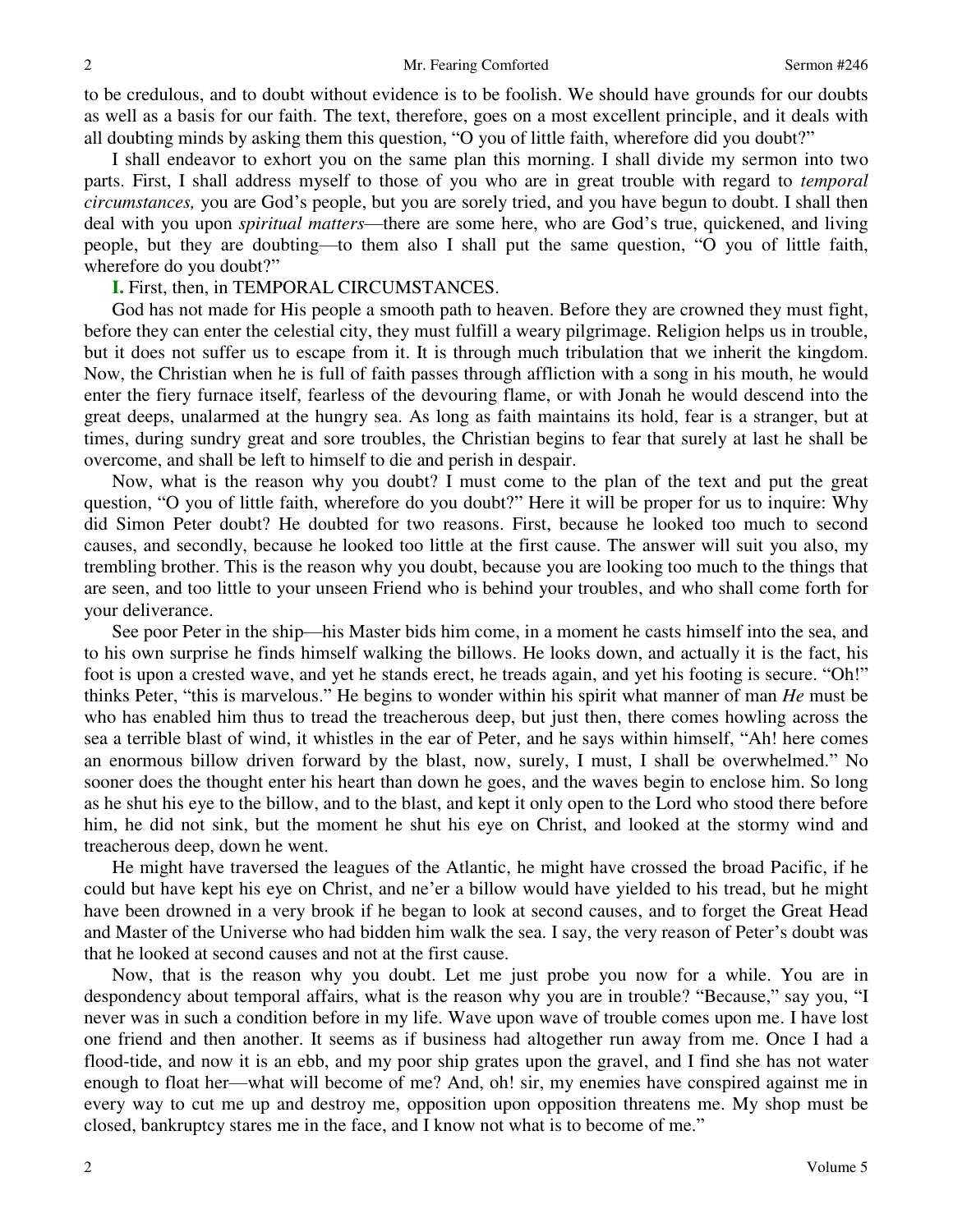Or else your troubles take another shape, and you feel that you are called to some eminently arduous service for your Lord, and your strength is utterly insignificant compared with the labor before you. If you had great faith it would be as much as you could do to accomplish it, but with your poor little faith you are completely beaten. You cannot see how you can accomplish the matter at all. Now, what is all this but simply looking at second causes? You are looking at your trouble, not at the God who sent your trouble, you are looking at yourselves, not at the God who dwells within you, and who has promised to sustain you.

O soul! it were enough to make the mightiest heart doubt, if it should look only at things that are seen. He that is nearest to the kingdom of heaven would have cause to droop and die if he had nothing to look at but that which eye can see and ear can hear. What wonder then if you are disconsolate, when you have begun to look at the things which always must be enemies to faith?

But I would remind you that you have forgotten to look to Christ since you have been in this trouble. Let me ask you, have you not thought less of Christ than you ever did? I will not suppose that you have neglected prayer, or have left your Bible unread, but still, have you had any of those sweet thoughts of Christ which you once had? Have you been able to take all your troubles to Him and say—"Lord, You know all things; I trust all in Your hands"?

Let me ask you, have you considered that Christ is omnipotent, and therefore able to deliver you, that He is faithful, and must deliver you because He has promised to do so? Have you not kept your eye on His rod, and not on His hand? Have you not looked rather to the crook that smote you, than to the heart that moved that crook? Oh, recollect that you can never find joy and peace while you are looking at the things that are seen, the second causes of your trouble, your only hope, your only refuge and joy must be to look to Him who dwells within the veil. Peter sunk when he looked to outward providences, so must you. He would never have ceased to walk the wave, never would he have begun to sink, if he had looked alone to Christ, nor will you if you will look alone to Him.

And here let me now begin to argue with such of you as are the people of God, who are in sore trouble lest Christ should leave you to sink. Let me forbid your fears by a few words of consolation. You are now in Peter's condition, you are like Peter, *you are Christ's servant*. Christ is a good master. You have never heard that He suffered one of His servants to drown when going on His errands. Will He not take care of His own? Shall it be said at last that one of Christ's disciples perished while he was in obedience to Christ. I say He were a bad master if He should send you on an errand that would involve your destruction.

Peter, when he was in the water, was where his Master had called him to be, and you in your trouble now, are not only Christ's servant, but you are where Christ has chosen to put you. Your afflictions, remember, come neither from the east nor from the west, neither does your trouble grow out of the ground. All your suffering is sent upon you by your God. The medicine which you now drink is compounded in heaven. Every grain of this bitterness which now fills your mouth was measured by the heavenly physician. There is not an ounce more trouble in your cup than God chose to put there. Your burden was weighed by God before you were called to bear it. The Lord who gave you the mercy has taken it away, the same God who has blessed you with joy is He that has now plowed you with grief. You are where God put you.

Ask yourself this question then: Can it be possible that Christ would put His own servant into a perilous condition and then leave him there? I have heard of fiends, in fables, tempting men into the sea to drown them, but is Christ a siren? Will He entice His people on to the rocks? Will He tempt them into a place where He shall destroy them? God forbid. If Christ calls you into the fire, He will bring you out of it, and if He bids you walk the sea, He will enable you to tread it in safety. Doubt not, soul, if you had come there of yourself, then you might fear, but since Christ put you there, He will bring you out again. Let this be the pillar of your confidence—you are His servant, He will not leave you, you are where He put you, He cannot suffer you to perish. Look away, then, from the trouble that surrounds you, to your Master, and to His hand that has planned all these things.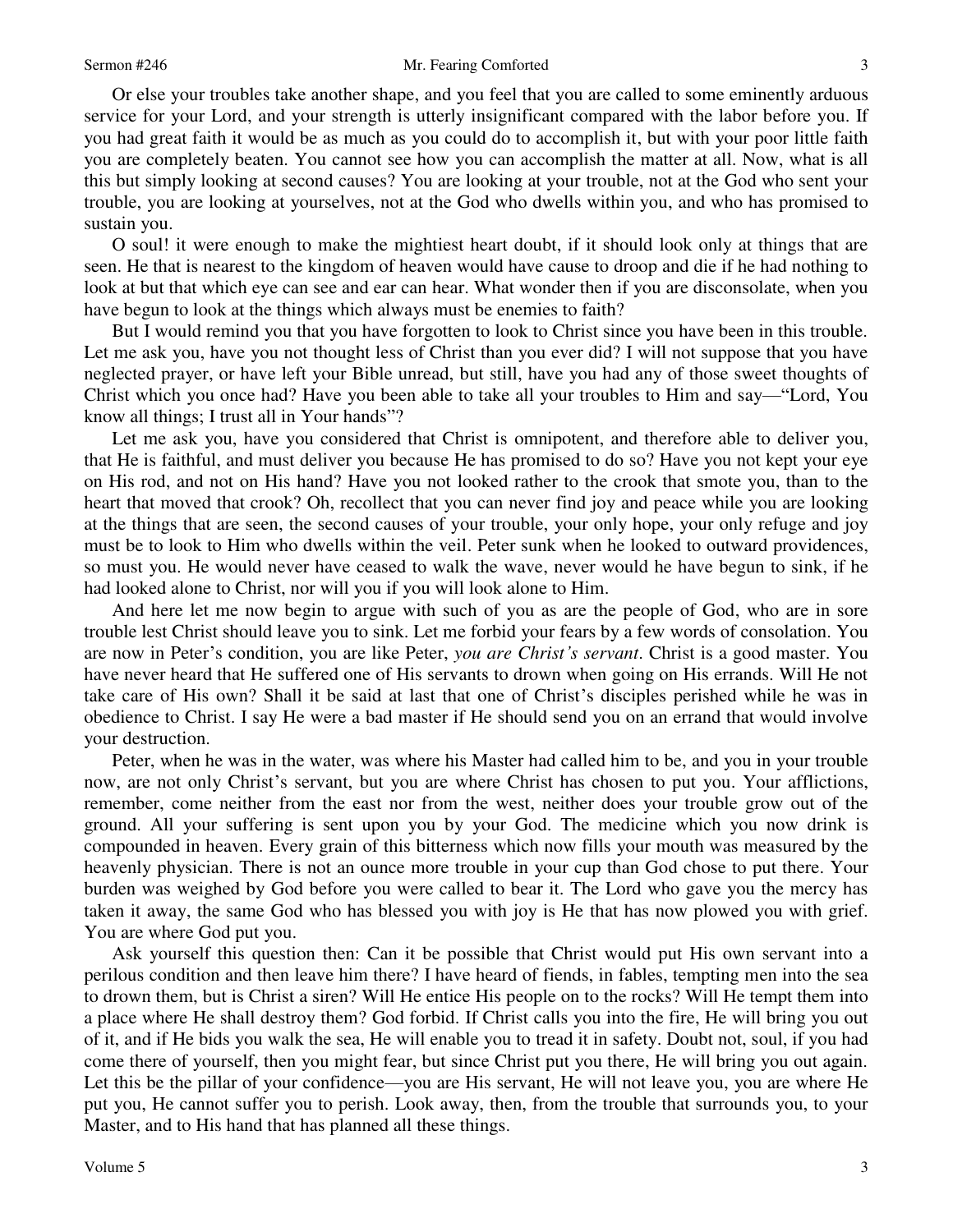Remember too, who it is that has you where you are. It is no harsh tyrant who has led you into trouble. It is no austere unloving heart who has bidden you pass through this difficulty to gratify a capricious whim. Ah, no, He who troubles you is *Christ*. Remember His bleeding hand, and can you think that the hands which dropped with gore can ever hang down when they should be stretched for your deliverance? Think of the eye that wept over you on the cross, and can the eye that wept for you be blind when you are in grief? Think of the heart that was opened for you, and shall the heart that did bleed its life away to rescue you from death, be hard and stolid when you are overwhelmed in sorrow?

It is Christ who stands on yonder billow in the midst of the tempest with you. He is suffering as well as you are. Peter is not the only one walking on the sea, His master is there with him too. And so is Jesus with you today, with you in your troubles, suffering *with* you as He suffered *for* you. Shall He leave you, He that bought you, He who is married to you, He that has led you thus far, has succored you hitherto, He who loves you better than He loves Himself, shall He forsake you? O turn your eyes from the rough billow, listen no longer to the howling tempest, turn your eyes to Him, your loving Lord, your faithful friend, and fix your trust on Him, who even now in the midst of the tempest, cries, "It is I, be not afraid."

One other reflection will I offer to such of you as are now in sore trouble on account of temporal matters, and it is this—*Christ has helped you hitherto*. Should not this console you? Ah, Peter, why could you fear that you should sink? It was miracle enough that you did not sink at first. What power is it that has held you up till now? Certainly not your own. You had fallen at once to the bottom of the sea, O man, if God had not been your helper, if Jesus had not made you buoyant, Peter, you would soon have been a floating carcass. He who helped you then to walk as long as you could walk, surely He is able to help you all the way until He shall grasp your hand in Paradise to glorify you with Himself. Let any Christian look back to his past life, and he will be astonished that he is what he is and where he is.

The whole Christian life is a series of miracles, wonders linked into wonders, in one perpetual chain. Marvel, believer, that you have been upheld till now, and cannot He that has kept you to this day, preserve you to the end? What is yon roaring wave that threatens to overwhelm you—what is it? Why, you have endured greater waves than these in the past. What is yon howling blast? Why, He has saved you when the wind was howling worse than that. He that helped you in six troubles will not forsake you in this. He who has delivered you out of the paw of the lion and out of the paw of the bear, He will not, He cannot forsake you now.

In all this, I have labored to turn your eyes from what you are seeing to that which you cannot see, but in which you must believe. Oh! if I might but be successful, though feeble my words, yet mighty should be the consolation which should flow therefrom.

A minister of Christ, who was always in the habit of visiting those whom he knew to be eminent for piety, in order that he might learn from them, called upon an aged Christian who had been distinguished for his holiness. To his great surprise, however, when he sat down by his bedside, the aged man said, "Ah! I have lost my way. I did think at one time that I was a child of God, now I find that I have been a stumbling block to others, for these forty years I have deceived the church and deceived myself, and now I discover that I am a lost soul."

The minister very wisely said to him, "Ah! then I suppose you like the song of the drunkard, and you are very fond of the amusements of the world, and delight in profanity and sin?" "Ah! no," said he, "I cannot stand them, I could not endure to sin against God." "O then," said the minister, "then it is not at all likely that God will lock you up in hell with men that you cannot bear here. If now you hate sin, depend on it, God will not shut you up forever with sinners. But, my brother," said the minister "tell me what has brought you into such a distressed state of mind?" "O sir," said he, "it was looking away from the God of providence to myself. I have managed to save about one hundred pounds, and I have been lying here ill now this last six months, and I was thinking that my one hundred pounds would soon be spent, and then what shall I do. I think I shall have to go to the workhouse, I have no friends to take care of me, and I have been thinking about those one hundred pounds of mine. I knew it would soon be gone, and then, then, how could the Lord provide for me. I never had either doubt or fear till I began to think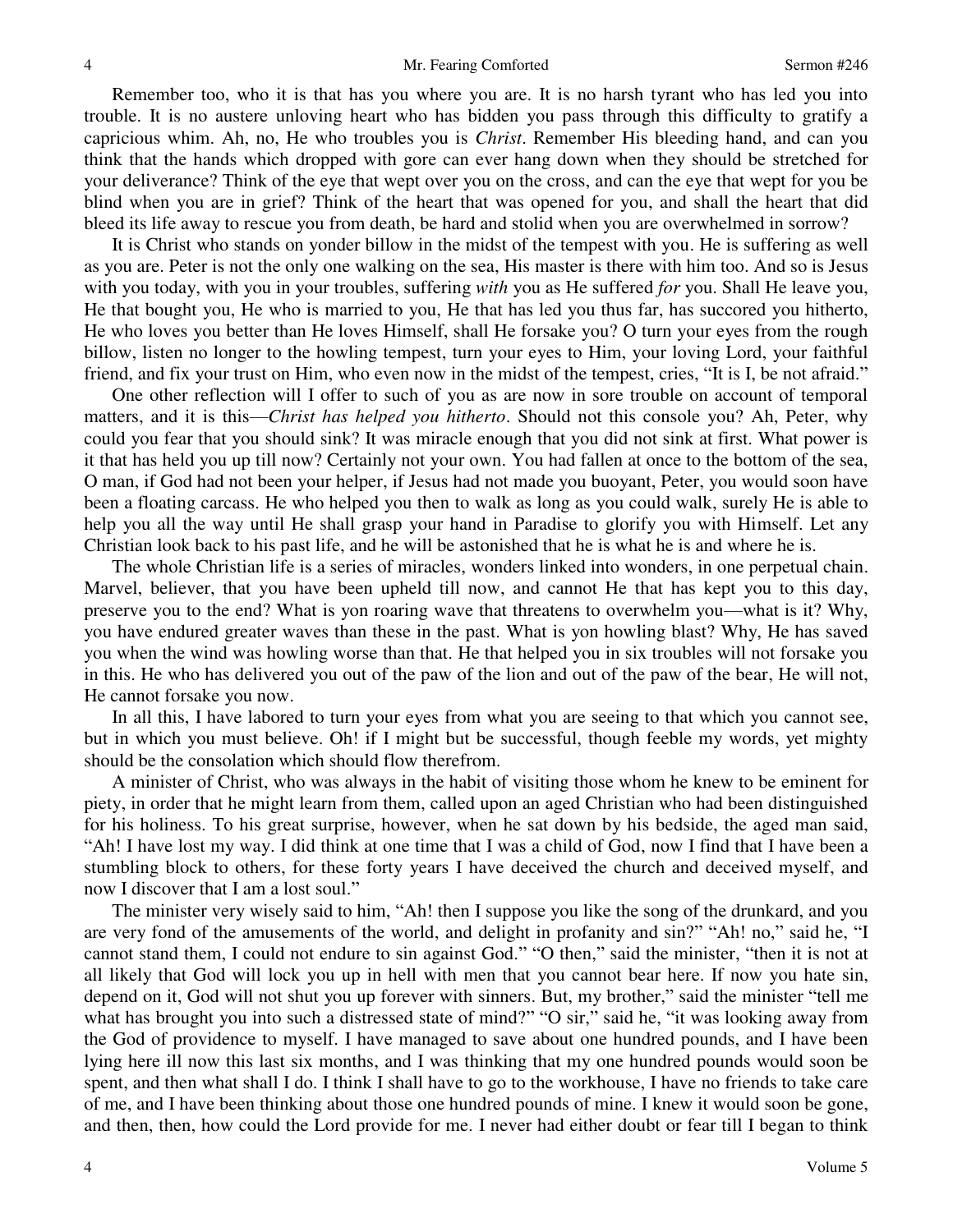#### Sermon #246 Mr. Fearing Comforted

about temporal matters. The time was when I could leave all that with God. If I had not had one hundred pounds, I should have felt quite sure He would provide for me, but I begin to think now that I cannot provide for myself. The moment I think of that, my heart is darkened."

The minister then led him away from all trust in an arm of flesh, and told him his dependence for bread and water was not on his one hundred pounds, but on the God who is the possessor of heaven and earth—that as for his bread being given him and his water being sure, God would take care of that, for in so doing he would only be fulfilling His promise. The poor man was enabled in the matter of providence to cast himself entirely upon God, and then his doubts and fears subsided, and once more he began to walk the sea of trouble and did not sink.

O believer, if you take your business into your own hands, you will soon be in trouble. The old Puritan said, "He that carves for himself will soon cut his fingers," and I believe it. There never was a man who began to take his own matters out of God's hand that was not glad enough to give them back again. He that runs before the cloud runs a fool's errand. If we leave all our matters, temporal as well as spiritual, in the hand of God, we shall lack no good thing, and what is better still, we shall have no care, no trouble, no thought, we shall cast all our burdens upon Him for He cares for us. There is no need for two to care, for God to care and the creature too. If the Creator cares for us, then the creature may sing all day long with joy and gladness—

## *"Mortals cease from toil and sorrow, God provides for the morrow."*

**II.** But now, in the second part of the discourse, I have to speak of SPIRITUAL THINGS.

To the Christian, these are the causes of more trouble than all his temporal trials. In the matters of the soul and of eternity many doubts will arise. I shall, however, divide them into two sorts—doubts of our present acceptance, and doubts of our final perseverance.

Many there are of God's people who are much vexed and troubled with doubts about their present acceptance. "Oh," say they, "there was a time when I knew I was a child of God, I was sure that I was Christ's, my heart would fly up to heaven at a word, I looked to Christ hanging on the cross, I fixed all my trust on Him, and a sweet, calm, and blessed repose filled my spirit—

> *"What peaceful hours I then enjoyed; How sweet their memory still! But they have left an aching void, The world can never fill."*

"And now," says this doubting one, "now I am afraid I never knew the Lord, I think that I have deceived myself, and that I have been a hypocrite. Oh that I could but know that I am Christ's, I would give all I have in the world, if He would but let me know that He is my beloved and that I am His." Now, soul, I will deal with you as I have been just now treating of Peter. Your doubts arise from looking to second causes, and not to Christ. Let us see if this is not the truth.

 Why do you doubt? Your answer is, "I doubt because I feel my sin so much. Oh, what sins have I committed! When first I came to Christ I *thought* I was the chief of sinners, but now I *know* I am. Day after day I have added to my guilt, and since my pretended conversion," says this doubting one, "I have been a bigger sinner than ever I was before. I have sinned against the light and against knowledge, against grace, and mercy, and favor. O never was there such a sinner under God's heaven out of hell as I am."

 But, soul, is not this looking to second causes? It is true, you are the chief of sinners, take that for granted, let us not dispute it. Your sins are as evil as you say they are, and a great deal more so. Depend on it, you are worse than you think yourself to be. You think you are bad enough, but you are not so bad in your own estimation as you really are. Your sins seem to you to be like roaring billows, but in God's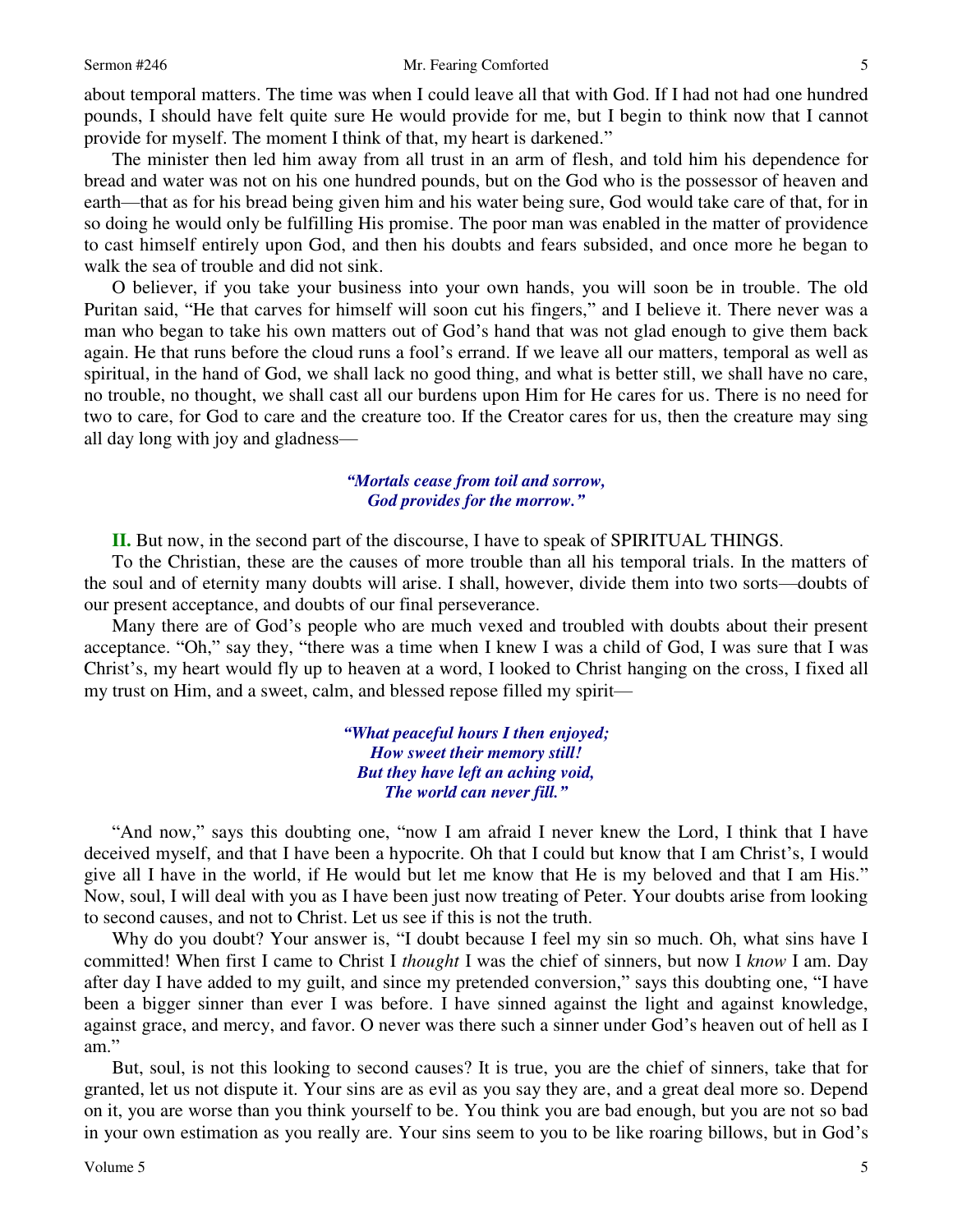sight they are like towering mountains without summit. You seem to yourself to be black—black as the tents of Kedar, in God's eyes you are blacker still. Set that down, to begin with, that the waves are big, and that the winds are howling, I will not dispute that. I ask you, what have you to do with that? Does not the Word of God command you to look to Christ*.* Great as your sins are, Christ is greater than they all. They are black, but His blood can wash you whiter than snow. I know your sins deserve damnation, but Christ's merits deserve salvation. It is true, the pit of hell is your lawful portion, but heaven itself is your gracious portion.

 What! Is Christ less powerful than your sin? That cannot be! To suppose *that* were to make the creature mightier than the Creator. What! Is your guilt more prevalent with God than Christ's righteousness? Can you think so little of Christ as to imagine that your sins can overwhelm and conquer Him? O man, your sins are like mountains, but Christ's love is like Noah's flood, it prevails twenty cubits, and the tops of the mountains are covered. It is looking at sin and not looking to the Savior that has made you doubt. You are looking to the second cause, and not to Him who is greater than all.

"Nay, but," you reply, "it is not my sin, sir, that grieves me, it is this, I feel so hardened, I do not feel my sin as I ought. Oh if I could but weep as some weep! If I could but pray as some pray! Then I think I might be saved. If I could feel some of the terrors that good men have felt, then I think I could believe. But I feel none of these things. My heart seems like a rock of ice, hard as granite, and as cold as an iceberg. It will not melt. You may preach, but it is not affected, I may pray, but my heart seems mute, I may read even the story of Christ's death, and yet my soul is not moved by it. Oh surely I cannot be saved!"

Ah, this is *looking to second causes,* again! Have you forgotten that Word which said, "God is greater than our hearts?" Have you forgotten that? O child of God! shame on you that you do look for comfort where comfort never can be found. Look to yourself for peace! Why, there ne'er can be any in this land of war. Look to your own heart for joy? There can be none there, in this barren wilderness of sin. Turn, turn your eye to Christ, He can cleanse your heart, He can create life, and light, and truth in the inward parts, He can wash you till you shall be whiter than snow, and cleanse your soul and quicken it, and make it live, and feel, and move, so that it shall hear His simplest words, and obey His whispered mandate. O look not now at the second cause, look you at the great first cause, otherwise I shall put to you again the question, "O you of little faith, *wherefore* did you doubt?"

"Still," says another, "I could believe, notwithstanding my sin and my hardness of heart, but, do you know, that of late I have lost communion with Christ to such an extent that I cannot help thinking that I must be a castaway? Oh! sir, there were times when Christ used to visit me, and bring me such sweet love tokens, I was like the little ewe lamb in the parable, I did drink out of His cup, and feed from His table, and lie in His bosom, often did He take me to His banqueting house, His banner over me was love. What feastings I then had! I would bask in the sunlight of His countenance. It was summer with my soul.

But now, it is winter, and the sun is gone, and the banqueting house is closed. No fruits are on the table, no wines are in the bottles of the promise, I come to the sanctuary, but I find no comfort, I turn to the Bible, but I find no solace, I fall on my knees, but even the stream of prayer seems to be a dry brook." Ah! soul, but are you not still looking to second causes? These are the most precious of all secondary things, but yet you must not look to them, but to Christ*.* Remember, it is not your communing that saves you, but Christ's dying, it is not Christ's comfortable visits to your soul that ensures your salvation, it is Christ's own visit to the house of mourning, and to the garden of Gethsemane. I would have you keep your comforts as long as you can, but when they die, believe on your God still.

Jonah had a gourd once, and when that gourd died he began to mourn. Well might someone have said to him, "Jonah! you have lost your gourd, but you have not lost your God." And so might we say to you, you have not lost His love, you have lost the light of His countenance, but you have not lost the love of His heart, you have lost His sweet and gracious communion, but He is the same still, and He would have you believe His faithfulness and trust Him in the dark, and rely upon Him in the stormy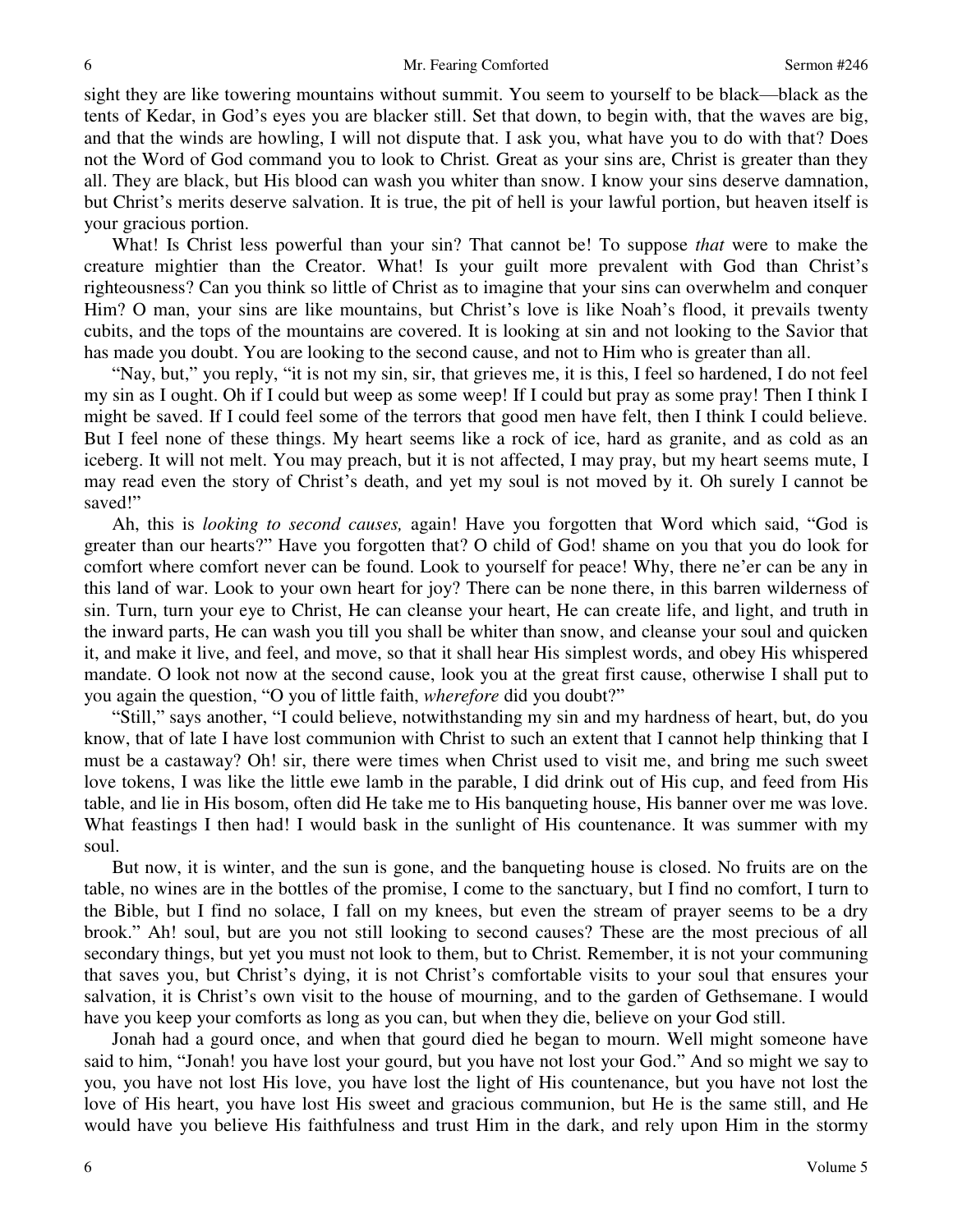wind and tempest. Look to none of these outward things, but look alone to Christ—Christ bleeding, Christ dying, Christ dead, Christ buried, Christ risen, Christ ascended, Christ interceding. This is the thing you are to look to—Christ, and Him only. And looking there, you shall be comforted. But look to aught else, and you shall begin to sink, like Peter, the waves shall fail you, and you shall have to cry, "Lord, save me, or I perish."

But, again, to conclude, others of God's people are afraid that they shall never be able to persevere and hold out to the end. "Oh!" says one, "I know I shall yet fall away and perish, for look!—look what an evil heart of unbelief I have, I cannot live one day without sin, my heart is so treacherous, it is like a bombshell, let but a spark of temptation fall upon it and it will blow up to my eternal destruction. With such a tinder-box heart as I have, how can I hope to escape, while I walk in the midst of a shower of sparks?" "Oh!" says one, "I feel my nature to be so utterly vile and depraved that I cannot hope to persevere. If I hold on a week or a month it will be a great work, but to hold on all my life until I die oh! this is impossible."

Looking to second causes again, are you not? Will you please to remember that if you look to creature strength it is utterly impossible that you should persevere in grace, even for ten minutes, much less for ten years! If your perseverance depends upon yourself you are a lost man. You may write that down for a certainty. If you have one jot or one tittle to do with your own perseverance in divine grace you will never see God's face at last, your grace will die out, your life will be extinguished, and you must perish, if your salvation depends upon yourself. But remember, you have already been kept these months, and these years, what has done that? Why, divine grace, and the divine grace that has held you on for one year can hold you on for a century, nay, for an eternity, if it were necessary. He that has begun can carry on, and must carry on, too, otherwise He were false to His promise and would deny Himself.

"Ah! but," you say, "sir, I cannot tell with what temptations I am surrounded, I am in a workshop, where everybody laughs at me, I am called nicknames because I follow the cause of Christ. I have been able hitherto to put up with their rebukes and their jests, but now they are adopting another plan, they try to tempt me away from the house of God, and entice me to the theater, and to worldly amusements, and I feel that, placed as I am, I never can hold on. As well might a spark hope to live in the midst of an ocean as for grace to live in my heart!"

Ah! but, soul, who has made it to live hitherto? What is it has helped you up till now to say, "Nay," to every temptation? Why, the Lord your Redeemer. You could not have done it so long, if it had not been for Him, and He that has helped you to stand so long will never put you to shame. Why, if you be a child of God, and you should fall away and perish, what dishonor would be brought on Christ! "Aha!" the devil would say, "here is a child of God, and God has turned him out of His family, and I have got him in hell at last. Is this what God does with His children—loves them one day, and hates them the next—tells them He forgives them, and yet punishes them—accepts them in Christ, and yet sends them into hell?" Can that be? Shall it be? Never, not while God is God.

"Aha," again, says Satan, "believers have eternal life given to them. Here is one that had eternal life, and this eternal life has died out. It was not eternal. The promise was a lie. It was temporary life, it was not eternal life. Aha!" says he, "I have found a flaw in Christ's promise, He gave them only temporary life, and called it eternal."

And again, the arch-fiend would say, if it were possible for one child of God to perish, "Aha! I have one of the jewels of Christ's crown here," and he would hold it up, and defy Christ to His very face, and laugh Him to scorn. "This is a jewel that You did purchase with Your own blood. Here is one that You did come into the world to save, and yet You could not save him. You did buy him, and pay for him, and yet I have got him, he was a jewel of Your crown, and yet here he is, in the hand of the black prince, Your enemy. Aha! King with a damaged crown! You have lost one of Your jewels." Can it be so? No, never, and therefore everyone who believes is as sure of heaven as if he were there. If you cast yourself simply on Christ, nor death nor hell shall never destroy you.